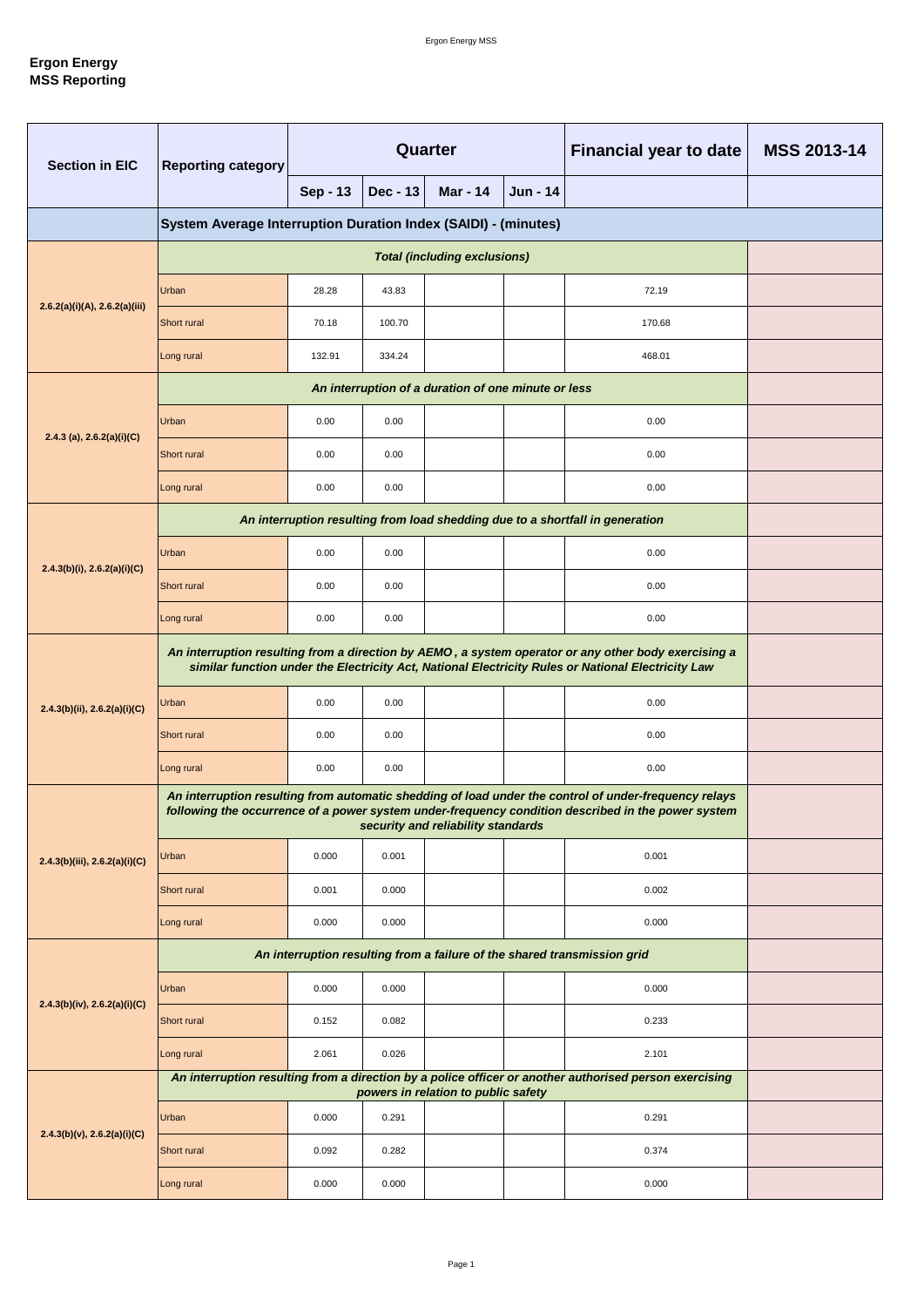| <b>Ergon Energy MSS</b> |  |
|-------------------------|--|
|-------------------------|--|

| 2.4.3(c), 2.6.2(a)(i)(C)           | Any interruption to the supply of electricity on a distribution entity's supply network which commences |         |         |  |                                                                                                           |  |
|------------------------------------|---------------------------------------------------------------------------------------------------------|---------|---------|--|-----------------------------------------------------------------------------------------------------------|--|
|                                    | Urban                                                                                                   | 0.000   | 7.337   |  | 7.337                                                                                                     |  |
|                                    | Short rural                                                                                             | 0.000   | 13.756  |  | 13.756                                                                                                    |  |
|                                    | Long rural                                                                                              | 0.000   | 9.751   |  | 9.751                                                                                                     |  |
|                                    |                                                                                                         |         |         |  | An interruption caused by a customer's electrical installation or failure of that electrical installation |  |
|                                    | Urban                                                                                                   | 0.368   | 0.443   |  | 0.815                                                                                                     |  |
| 2.4.3(d), 2.6.2(a)(i)(C)           | Short rural                                                                                             | 0.581   | 1.085   |  | 1.624                                                                                                     |  |
|                                    | Long rural                                                                                              | 0.884   | 1.255   |  | 2.154                                                                                                     |  |
|                                    |                                                                                                         |         |         |  |                                                                                                           |  |
| 2.6.2(a)(iii)                      | Urban                                                                                                   | 0.369   | 8.072   |  | 8.444                                                                                                     |  |
|                                    | Short rural                                                                                             | 0.826   | 15.205  |  | 15.988                                                                                                    |  |
|                                    | Long rural                                                                                              | 2.945   | 11.032  |  | 14.005                                                                                                    |  |
|                                    |                                                                                                         |         |         |  |                                                                                                           |  |
|                                    | Urban                                                                                                   | 27.913  | 35.757  |  | 63.748                                                                                                    |  |
| $2.6.2(a)(i)(B)$ , $2.6.2(a)(iii)$ | Short rural                                                                                             | 69.355  | 85.498  |  | 154.689                                                                                                   |  |
|                                    | Long rural                                                                                              | 129.968 | 323.203 |  | 454.005                                                                                                   |  |

-9.7%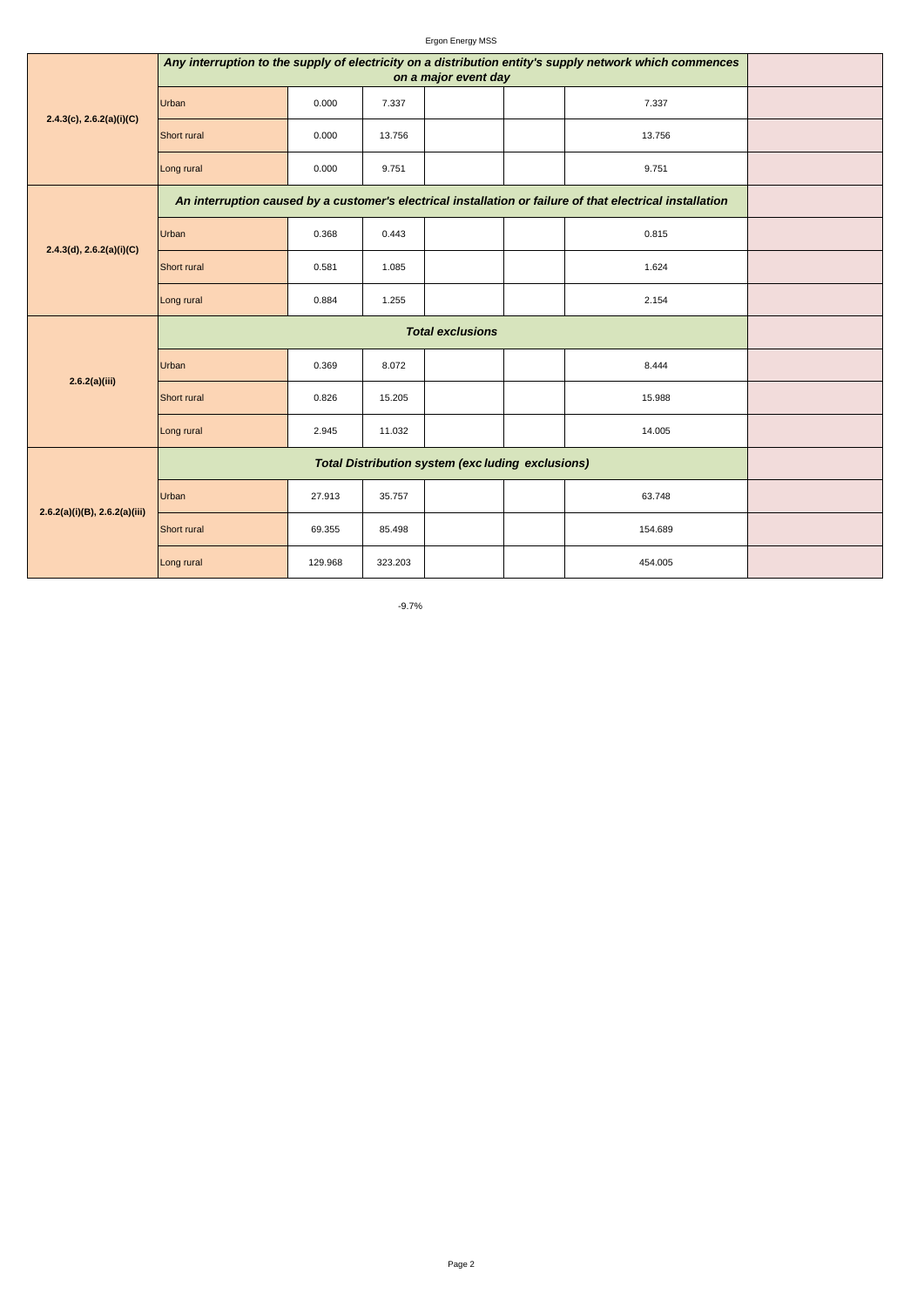|                                                                | Quarter                                                                                                                                                                                                                                           |          |            |                                                     | <b>Financial year to date</b> | <b>MSS 2013-14</b>                                                                                     |  |  |  |
|----------------------------------------------------------------|---------------------------------------------------------------------------------------------------------------------------------------------------------------------------------------------------------------------------------------------------|----------|------------|-----------------------------------------------------|-------------------------------|--------------------------------------------------------------------------------------------------------|--|--|--|
| <b>Section in EIC</b>                                          | <b>Reporting category</b>                                                                                                                                                                                                                         | Sep - 13 | $Dec - 13$ | Mar - 14                                            | Jun - 14                      |                                                                                                        |  |  |  |
| System Average Interruption Frequency Index (SAIFI) - (number) |                                                                                                                                                                                                                                                   |          |            |                                                     |                               |                                                                                                        |  |  |  |
|                                                                |                                                                                                                                                                                                                                                   |          |            |                                                     |                               |                                                                                                        |  |  |  |
|                                                                | Urban                                                                                                                                                                                                                                             | 0.340    | 0.450      |                                                     |                               | 0.791                                                                                                  |  |  |  |
| 2.6.2(a)(i)(A), 2.6.2(a)(iii)                                  | Short rural                                                                                                                                                                                                                                       | 0.641    | 1.019      |                                                     |                               | 1.658                                                                                                  |  |  |  |
|                                                                | Long rural                                                                                                                                                                                                                                        | 1.271    | 2.310      |                                                     |                               | 3.591                                                                                                  |  |  |  |
|                                                                |                                                                                                                                                                                                                                                   |          |            | An interruption of a duration of one minute or less |                               |                                                                                                        |  |  |  |
| $2.4.3$ (a),                                                   | Urban                                                                                                                                                                                                                                             | 0.000    | 0.000      |                                                     |                               | 0.000                                                                                                  |  |  |  |
| 2.6.2(a)(i)(C)                                                 | Short rural                                                                                                                                                                                                                                       | 0.000    | 0.000      |                                                     |                               | 0.000                                                                                                  |  |  |  |
|                                                                | Long rural                                                                                                                                                                                                                                        | 0.000    | 0.000      |                                                     |                               | 0.000                                                                                                  |  |  |  |
|                                                                |                                                                                                                                                                                                                                                   |          |            |                                                     |                               | An interruption resulting from load shedding due to a shortfall in generation                          |  |  |  |
| $2.4.3(b)(i)$ , $2.6.2(a)(i)(C)$                               | Urban                                                                                                                                                                                                                                             | 0.000    | 0.000      |                                                     |                               | 0.000                                                                                                  |  |  |  |
|                                                                | Short rural                                                                                                                                                                                                                                       | 0.000    | 0.000      |                                                     |                               | 0.000                                                                                                  |  |  |  |
|                                                                | Long rural                                                                                                                                                                                                                                        | 0.000    | 0.000      |                                                     |                               | 0.000                                                                                                  |  |  |  |
|                                                                | An interruption resulting from a direction by AEMO, a system operator or any other body exercising a<br>similar function under the Electricity Act, National Electricity Rules or National Electricity Law                                        |          |            |                                                     |                               |                                                                                                        |  |  |  |
| 2.4.3(b)(ii), 2.6.2(a)(i)(C)                                   | Urban                                                                                                                                                                                                                                             | 0.000    | 0.000      |                                                     |                               | 0.000                                                                                                  |  |  |  |
|                                                                | Short rural                                                                                                                                                                                                                                       | 0.000    | 0.000      |                                                     |                               | 0.000                                                                                                  |  |  |  |
|                                                                | Long rural                                                                                                                                                                                                                                        | 0.000    | 0.000      |                                                     |                               | 0.000                                                                                                  |  |  |  |
|                                                                | An interruption resulting from automatic shedding of load under the control of under-frequency relays<br>following the occurrence of a power system under-frequency condition described in the power system<br>security and reliability standards |          |            |                                                     |                               |                                                                                                        |  |  |  |
| 2.4.3(b)(iii), 2.6.2(a)(i)(C)                                  | Urban                                                                                                                                                                                                                                             | 0.000    | 0.000      |                                                     |                               | 0.000                                                                                                  |  |  |  |
|                                                                | Short rural                                                                                                                                                                                                                                       | 0.000    | 0.000      |                                                     |                               | 0.000                                                                                                  |  |  |  |
|                                                                | Long rural                                                                                                                                                                                                                                        | 0.000    | 0.000      |                                                     |                               | 0.000                                                                                                  |  |  |  |
|                                                                |                                                                                                                                                                                                                                                   |          |            |                                                     |                               | An interruption resulting from a failure of the shared transmission grid                               |  |  |  |
|                                                                | Urban                                                                                                                                                                                                                                             | 0.000    | 0.000      |                                                     |                               | 0.000                                                                                                  |  |  |  |
| $2.4.3(b)(iv)$ , $2.6.2(a)(i)(C)$                              | Short rural                                                                                                                                                                                                                                       | 0.001    | 0.007      |                                                     |                               | 0.008                                                                                                  |  |  |  |
|                                                                | Long rural                                                                                                                                                                                                                                        | 0.015    | 0.003      |                                                     |                               | 0.018                                                                                                  |  |  |  |
|                                                                |                                                                                                                                                                                                                                                   |          |            | powers in relation to public safety                 |                               | An interruption resulting from a direction by a police officer or another authorised person exercising |  |  |  |
|                                                                | Urban                                                                                                                                                                                                                                             | 0.000    | 0.004      |                                                     |                               | 0.004                                                                                                  |  |  |  |
| $2.4.3(b)(v)$ , $2.6.2(a)(i)(C)$                               | Short rural                                                                                                                                                                                                                                       | 0.002    | 0.003      |                                                     |                               | 0.005                                                                                                  |  |  |  |
|                                                                | Long rural                                                                                                                                                                                                                                        | 0.000    | 0.000      |                                                     |                               | 0.000                                                                                                  |  |  |  |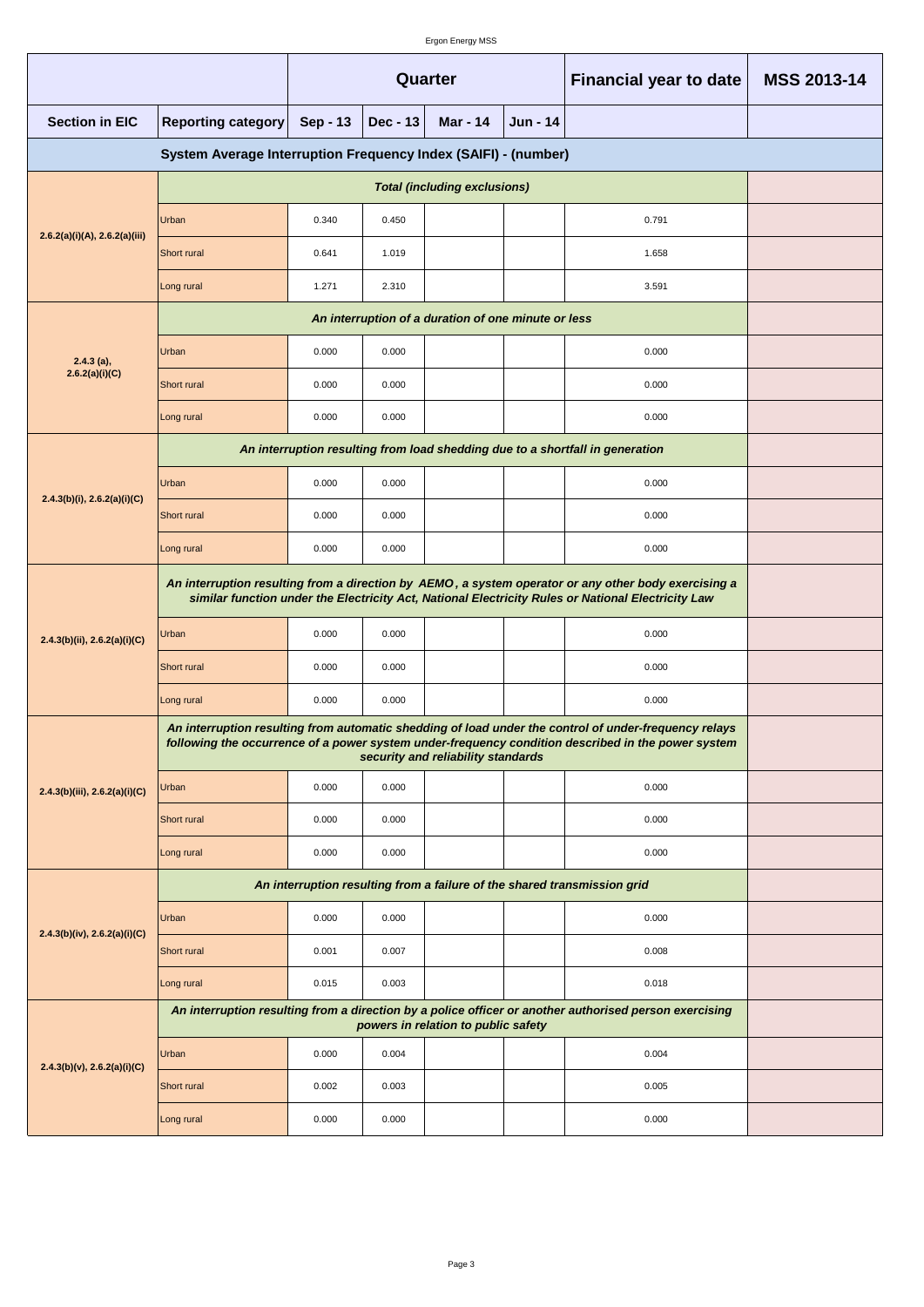| $2.4.3(c)$ ,<br>2.6.2(a)(i)(C)     | Any interruption to the supply of electricity on a distribution entity's supply network which commences |       |       |  |                                                                                                           |  |
|------------------------------------|---------------------------------------------------------------------------------------------------------|-------|-------|--|-----------------------------------------------------------------------------------------------------------|--|
|                                    | Urban                                                                                                   | 0.000 | 0.069 |  | 0.069                                                                                                     |  |
|                                    | Short rural                                                                                             | 0.000 | 0.102 |  | 0.102                                                                                                     |  |
|                                    | Long rural                                                                                              | 0.000 | 0.096 |  | 0.096                                                                                                     |  |
|                                    |                                                                                                         |       |       |  | An interruption caused by a customer's electrical installation or failure of that electrical installation |  |
| 2.4.3(d),                          | Urban                                                                                                   | 0.003 | 0.003 |  | 0.006                                                                                                     |  |
| 2.6.2(a)(i)(C)                     | Short rural                                                                                             | 0.004 | 0.008 |  | 0.012                                                                                                     |  |
|                                    | Long rural                                                                                              | 0.004 | 0.006 |  | 0.011                                                                                                     |  |
|                                    |                                                                                                         |       |       |  |                                                                                                           |  |
| 2.6.2(a)(iii)                      | Urban                                                                                                   | 0.003 | 0.076 |  | 0.079                                                                                                     |  |
|                                    | Short rural                                                                                             | 0.007 | 0.119 |  | 0.126                                                                                                     |  |
|                                    | Long rural                                                                                              | 0.019 | 0.105 |  | 0.125                                                                                                     |  |
|                                    |                                                                                                         |       |       |  |                                                                                                           |  |
|                                    | Urban                                                                                                   | 0.337 | 0.374 |  | 0.712                                                                                                     |  |
| $2.6.2(a)(i)(B)$ , $2.6.2(a)(iii)$ | Short rural                                                                                             | 0.634 | 0.900 |  | 1.532                                                                                                     |  |
|                                    | Long rural                                                                                              | 1.252 | 2.205 |  | 3.466                                                                                                     |  |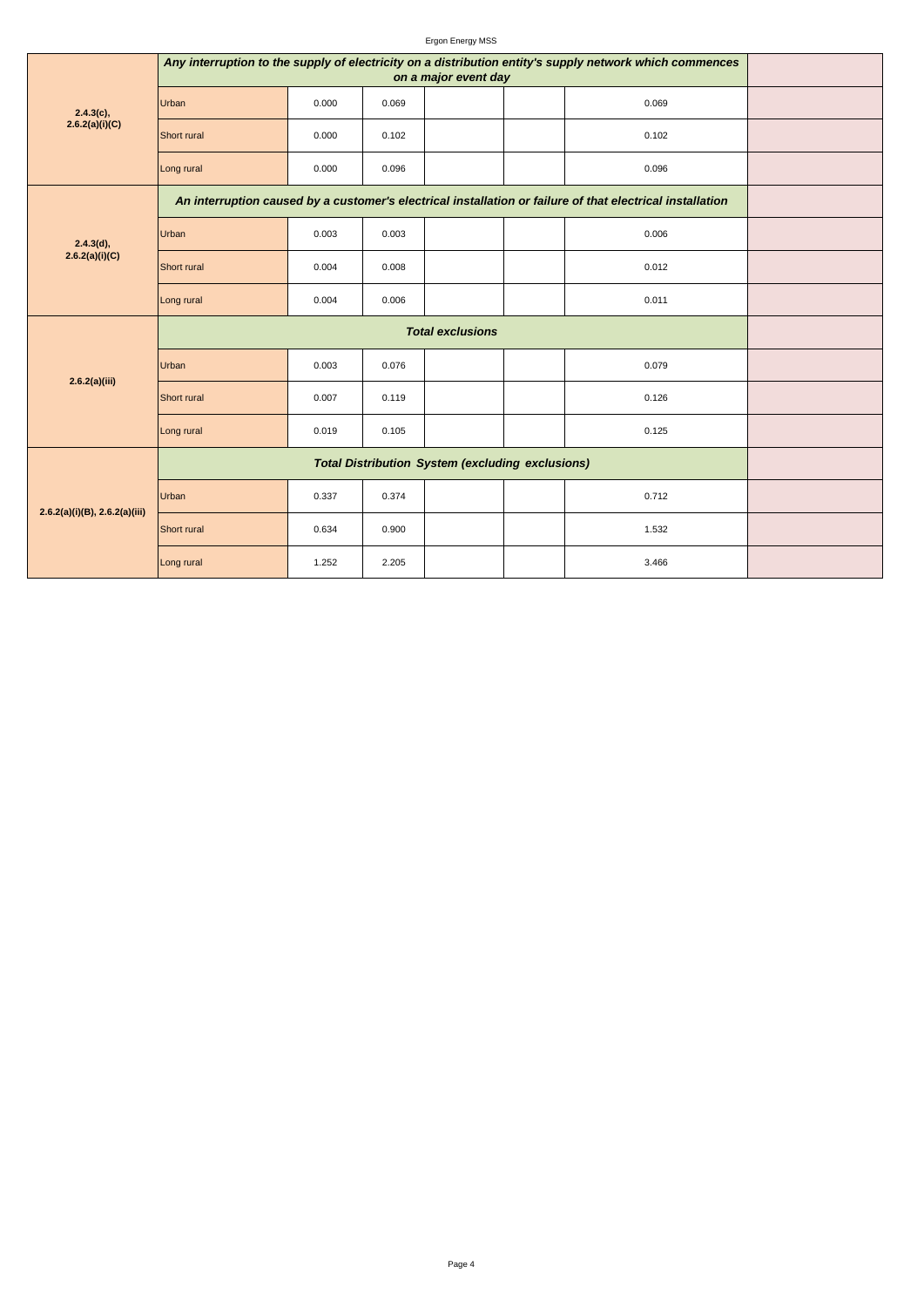| <b>Section in EIC</b> | A description of any major event days                                                                         | <b>Date</b>              |
|-----------------------|---------------------------------------------------------------------------------------------------------------|--------------------------|
|                       | Major Event Day due to intense thunderstorms with damaging winds and large hailstones in southeast Queensland | Sunday, 17 November 2013 |
|                       |                                                                                                               |                          |
|                       |                                                                                                               |                          |
|                       |                                                                                                               |                          |
| 2.6.2(a)(i)(D)        |                                                                                                               |                          |
|                       |                                                                                                               |                          |
|                       |                                                                                                               |                          |
|                       |                                                                                                               |                          |
|                       |                                                                                                               |                          |
|                       |                                                                                                               |                          |

| <b>Section in EIC</b> | An explanation of reasons for a distribution entity exceeding (where applicable) those minimum service<br>standards and proposals to improve performance | <b>Exceeded MSS</b> |
|-----------------------|----------------------------------------------------------------------------------------------------------------------------------------------------------|---------------------|
|                       |                                                                                                                                                          |                     |
|                       |                                                                                                                                                          |                     |
|                       |                                                                                                                                                          |                     |
|                       |                                                                                                                                                          |                     |
|                       |                                                                                                                                                          |                     |
| 2.6.2(a)(i)(E)        |                                                                                                                                                          |                     |
|                       |                                                                                                                                                          |                     |
|                       |                                                                                                                                                          |                     |
|                       |                                                                                                                                                          |                     |
|                       |                                                                                                                                                          |                     |
|                       |                                                                                                                                                          |                     |
|                       |                                                                                                                                                          |                     |